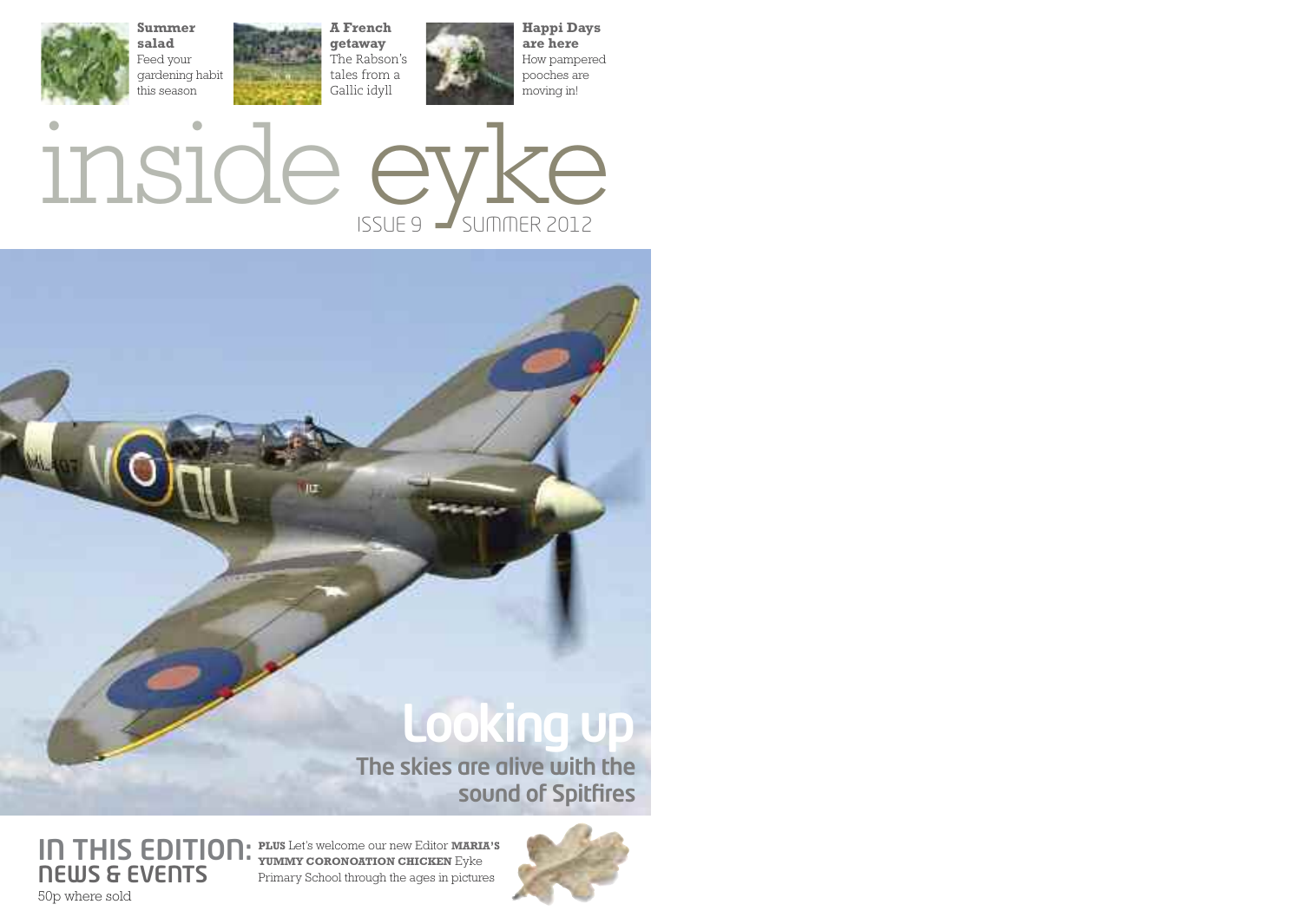

Have your hair done in the comfort of your home

Tel 01394 380 541



Suffolk IP13 ORA

cuttiwittin (@thnocahet.com





**FULLY LICENSED** OFEN TUESDAY - SUNDAY 6 a.m. - 11.00 ji.m. CLOSED ON MONDAY (Except Barn Holidays)

## EDITOR's letter



Living in Eyke one could not fail to see and hear the WW2 Spitfire flying out from Bentwaters.To me, and I'm sure to other old codgers, the sound of the Spitfire's Merlin engine is really evocative. So we are very pleased to have the Grace Spitfire as our centrepiece.

The Spitfire plane was an icon of the SecondWorldWar,indeed on 27th April 1944 Flight Lieutenant A.F.Martin Dale dived a PRX1-EN409 at Mach 0.89, that's about 680mph! Just thought you might like to know that.

The Jubilee Celebrations start off on Friday 1st June at the school with Sports Day and a school lunch party in the playground to which all villagers are invited.Maria will be doing the food so you know it will be fantastic and all for the cost of  $f:3.17$  – not to be missed! So please contact the school telephone No 01394 460328 by Monday 28th May.The more people who join in the fun the better the Jubilee celebrations will be. A warm and hearty welcome to Tim Marr

(above) who will be the new editor for Inside

Eyke.Tim is a writer and lecturer in linguistics.He and his wife Ana (who is originally from Peru) have been in the village since 2006.They live at 3 Ufford Rd - one of the row of redbrick cottages at the bottom of the hill. You can contact Tim on the usual email address,insideeyke@hotmail.co.uk.

> Volunteersandcontributions to TimMarr3UffordRoad, Eyke [insideeyke@hotmail.co.uk](mailto:insideeyke@hotmail.co.uk) Next editionAugust Final date for submissions 1July 2012 DesignAardvark Multimedia www.virtualaardvark.com Printing Gipping Press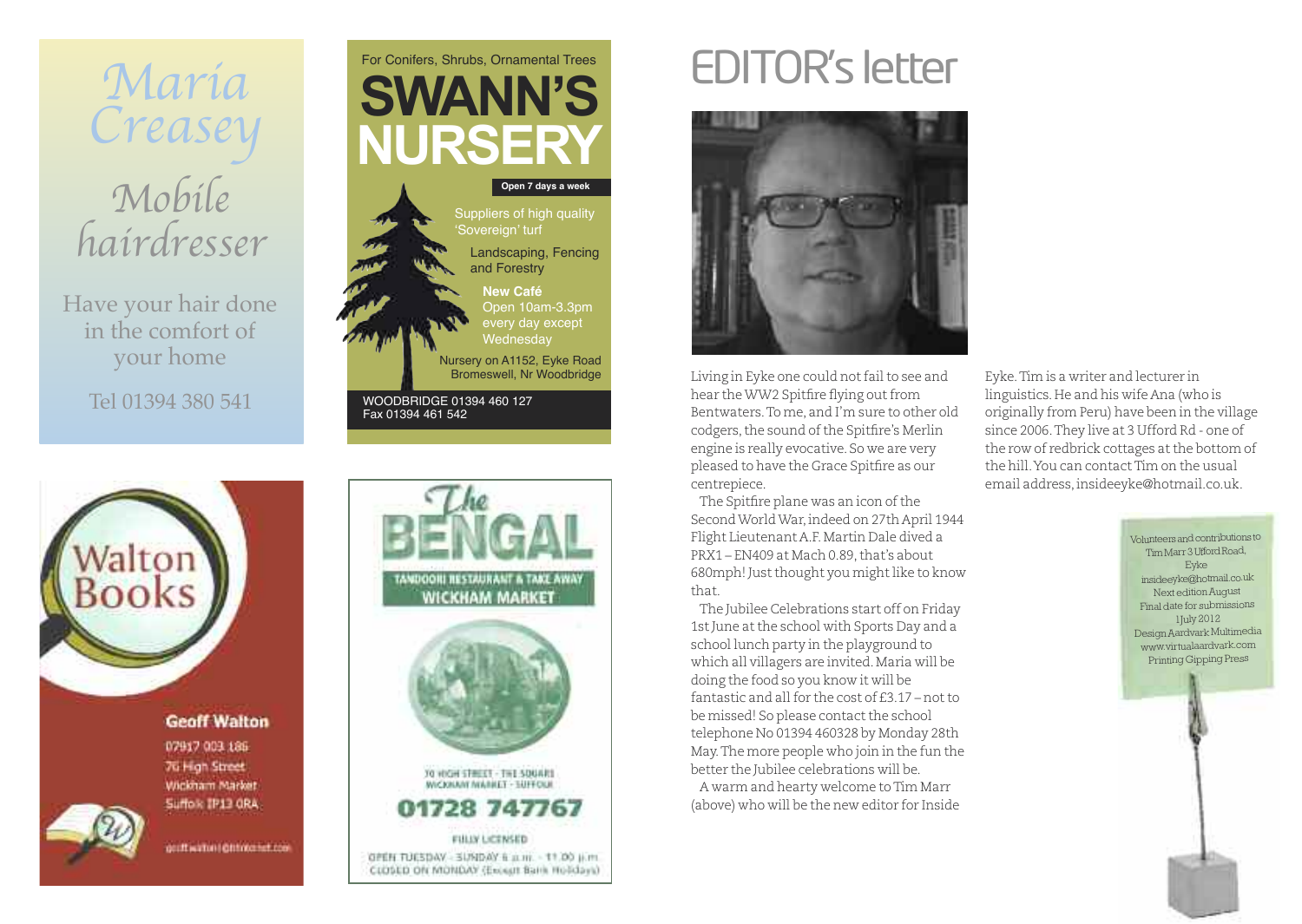#### issue 9

#### Spring Supper.

The village Spring Supper held on the 17th March 2012 in the village hall was a huge success with the usual high standard of cooking by Sandy Such and her crew of helpers. Everyone enjoyed chicken and leek casserole with jacket potatoes and vegetables followed by a selection on yummy puds. Mervyn ran the raffle in his inimitable way and enjoyment was had by all.



### HERITAGE COAST with a tr *Cabinet Makers Ltd*

*Kitchens • Bedrooms • Studies*

*Mark Pearce* 07889 993450 *Paul Andrews* 07889 993 451

Blacklands Cottage Blacklands Lane Sudbourne Suffolk IP12 2AX

www.heritage-coast.co.uk mark@heritage-coast.co.uk



#### Roadaccidentsinthevillage

An accident happened on Monday 12th March at about 3pm. when a car lost control and crashed in the area where there is no footway for pedestrians. Fortunately no one was walking in the road at the time. But Walter's wall is down again!!

There was also an accident out side the shop on Sunday 4th March when a tractor with a trailer hit a car causing considerable



#### **Coronation Chicken Maria Hassan**



With the school celebrating the Queens Jubilee, we would like to invite you all once again to come and join us for lunch on 1stJune.Weather permitting we will be having a party lunch in the playground with the children, parents and hopefully a few locals.The menu will be Coronation chicken sandwich, sausage roll, cheese straw, carrot and orange jelly, jam and apple tart all served with homemade lemonade.The costis £3.17 for adults and £2.10 for children.We look forward to seeing you. Please call the school on 01394 460328 to book.This recipe is one of my favourites and justin time for the Jubilee parties.

#### Ingredients

100g (4 oz) mayonnaise,75g (3 oz) mango chutney,1-2 tablespoons korma curry paste, 1 dessertspoon lime zest,4 tablespoons fresh lime juice,1/2 teaspoon salt,100g white or red grapes,500g (1 1/4 lb) skinless,boneless chicken breast fillets - cooked and diced,flaked almonds to decorate.

Preparation method: 15 mins

In a large bowl, whisk together the mayonnaise, chutney, curry paste, lime zest, lime juice, grapes and salt.Add chicken and toss with the dressing until well coated.Cover and refrigerate, just before serving decorate with flaked almonds.

Tip: Use half mayonnaise, half crème fraîche for a lower fat version of this recipe.

### Brass Monkey

One more: bet you didn't know this!

In the heyday of sailing ships, all war ships and many freighters carried iron cannons. Those cannons fired round iron cannon balls.

It was necessary to keep a good supply near the cannon. However, how to prevent them from rolling about the deck? The best storage method devised was a square-based pyramid with one ball on top, resting on four resting on nine, which rested on sixteen. Thus, a supply of 30 cannon balls could be stacked in a small area right next to the cannon.

There was only one problem....how to prevent the bottom layer from sliding or

rolling from under the others.The solution was a metal plate called a 'Monkey' with 16 round indentations. However, if this plate were made of iron, the iron balls would quickly rust to it. The solution to the rusting problem was to make 'Brass Monkeys.' Few landlubbers realize that brass contracts much more and much faster than iron when chilled.

Consequently, when the temperature dropped too far, the brass indentations would shrink so much thatthe iron cannonballs would come right off the monkey.Thus,it was quite literally, 'Cold enough to freeze the balls off a brass monkey.' (All this time, you thought that was an improper expression, didn't you.)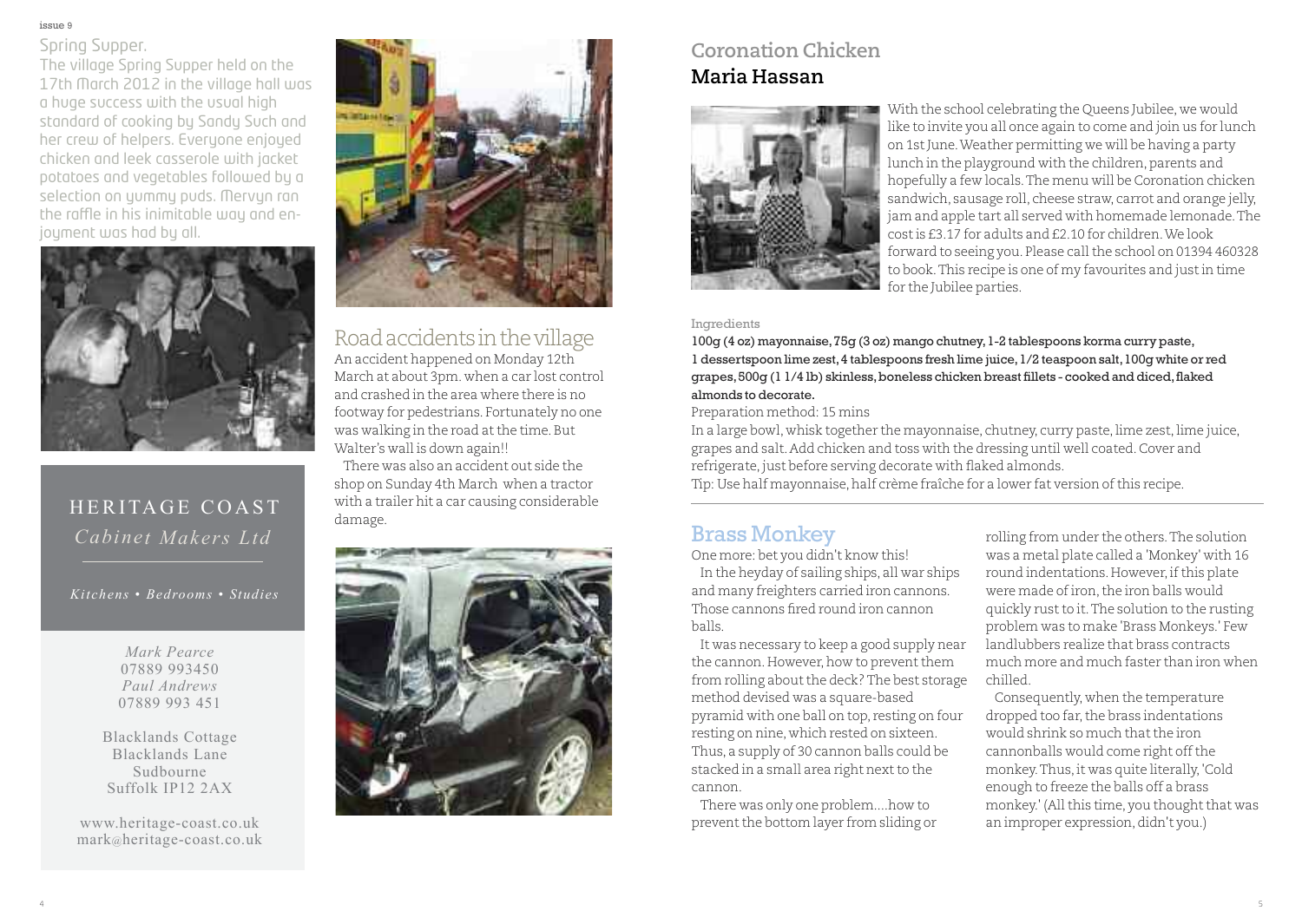## **Karen's Garden: summer salad**

### **KarenWatson**

f you haven't got room in your garden for a  $\begin{array}{l} \rule{0pt}{2.5ex} \textcolor{black}{\textbf{f you haven't got roor}}\\ \text{in your garden for a small vegetable area it's} \end{array}$ not all bad as pots and planters of different salad leaves and herbs can look very effective placed in a corner near the house or on a patio.

We have a really wide range of salad leaves that can be planted these days and itis so rewarding to go outinto your own garden

to pick salad rather than purchasing it from the supermarket(you also know thatit has not been sprayed with anything horrid).

If you go and choose your selection of salad and herb seeds from the garden centre they can be sown in trays then grown on until large enough to transplantinto their final pots.The seeds will need to be thinned and pricked out as they grow so that the strongest plants can grow on.If you choose to grow from seed it can be really cost effective as you can sow as much or as little



as you like and keep repeat sowings going all summer to replace the salad you consume.Of course, plug plants can also be bought from the garden centres and grown on similarly. Lettuce loves rich soil and plenty of moisture so use a good compost mix soil based + soil less + water retaining granules. Don't stand the pots in a

place where it will get very hot all day as the lettuce will wilt – they will do bestin semishade or where the sun can get to them for part of the day.

Try salad varieties like'Salad Bowl,''Rocket' (pictured),'TomThumb,' or an oriental mix – even mixed mustard leaves, some have very distinctive flavours and are a pick and come again variety so that if you cut the leaves from the plantinstead of removing the whole lettuce they will grow back again. Bon appétit \*

#### **JOBS FOR JUNE**

Remove side shoots from corden grown tomatoes and train plants up supports. Harvest strawberries and first early potatoes. Sow runner beans into rich ground at the bottom of supports. Mow lawns regularly butleave the grass longer in hot spells. Cut down any remaining spring bulb foliage. Tie in climbers. Trim back Clematis 'Montana' if needed. Cut back old leaves and stalks from hellebores. Take softwood cuttings of fuchsia and pelargoniums. Water plants in the early morning or evening when the sun is not atits hottest. **Garden visits** Hyde Hall near Chelmsford is a delight atthis time of year when colour from the early flowering plants comes to life.

## Eyke Jubilee Hog Roast,Saturday 2nd June 2012 at the Rectory Gardens

It seems a long time ago that the Parish Council first started discussions about funding an event so that the village could celebrate together the Queen's Diamond Jubilee – and now, here we are.

The Parish Council was given the responsibility of allocating over £1400.00 left over from the Chain of Oaks organisation, now no longer in existence, and, having made donations to the school and playgroup, decided that the rest would be best used to support the Jubilee celebrations, along with help from the Parish Council funds.

The Millennium Group started the ball rolling, at a meeting in February attended by eighteen people, when it was agreed to arrange a hog roast, as reported in the last issue of this magazine.

Two further meetings later, and we are planning the final details.

Four of us made a"site visit"last week to The Rectory gardens, which Nicky and Oliver Brigginshaw have very generously made available to us: itis a beautiful spot, and familiar to us all as the location for the village fete every year.

Dingley Dell, from Campsea Ashe, is providing the hog roast: the bread and apple sauce they use are all sourced locally, too. A group of keen volunteers will provide the accompanying salads, and a mouth watering array of desserts: cheesecake,trifle,fruit flan, pavlova, crumble,lemon meringue pie – and a couple of others not decided on yet!There will be a vegetarian option – but vegetarians please call Jackie Pooley on 461275 atleast two days before so she knows how many to cater for.

Alongside the food, there will be live music,

supplied byThe Alibi Club, a local five piece ensemble, who will play music to reflect what we are celebrating: sixty years of the Queen's reign.

To entertain the youngsters,- and probably a few older ones too -there will be a selection oflarge garden games to test our skill: amongst them Jenga, Connect 4, and Skittles.

The costs of putting on the event are really high, but thanks to the financial support we are getting, the tickets are just £3 each, with under 5's free.All you need to bring is your own choice of drink and glasses, plus something to sit on.Itis hoped thatlots of people from the village will want to come, and make it a real family occasion. Mervyn Whitmore is in charge of ticket sales, and has reported that about one third of them have gone already – so if you want to come, get in touch soon, as there has also been a great deal of outside interest – and once they're gone, they're gone!  $\ast$ 

### **Foot problem?**

Treatment of corns, calluses, nails, verrucas etc

> Home visits from a foot healthcare professional

Registered member of the British Association of Foot Health Professionals **elizabeth Gallina mCFHp mAFHp**

07920 292 377 01394 460 270 josgallina08@aol.com Linden Rise, Eyke Woodbridge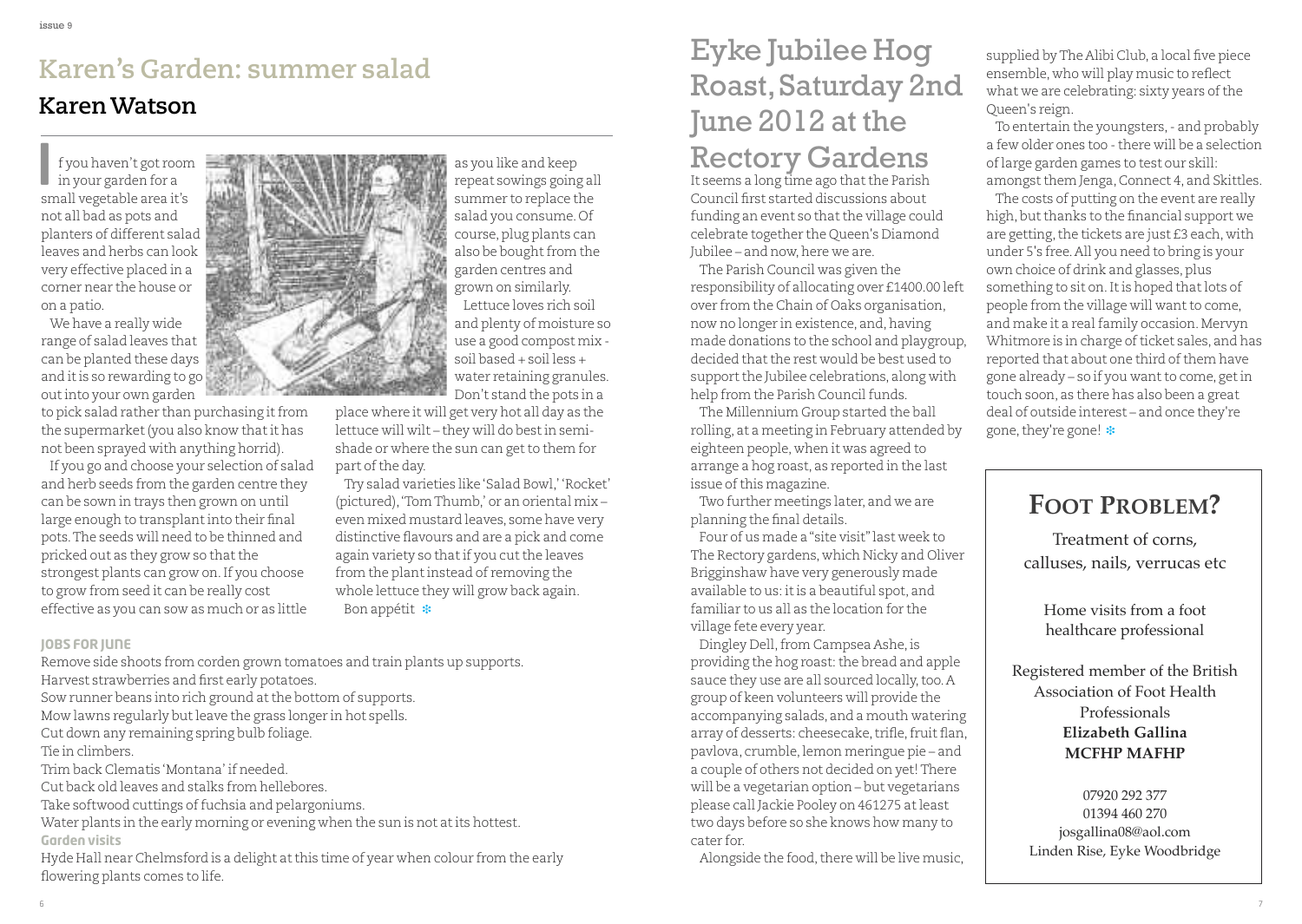

## **missing cedilla The Rabson's newly refurbished cottage**

When Georges Delcros was a lad, he<br>spent his summer holidays in an old<br>cottage in the Morvan region of<br>Puran dy When he rating in the 1999s he spent his summer holidays in an old cottage in the Morvan region of Burgundy. When he retired in the 1990s, he and his wife Carmela bought the cottage and commissioned a dream home on the site.

But"new build"is the exception here. Buying a ruin for a song and spending a sonata and several years doing it up is more usual. Long gone are the glory days when we renovated our old farmhouse in Suffolk.We did not wish to repeat the exercise in the Morvan; and when the Delcros moved to something smaller, we took up residence in summer 2005.

Word got around. Like Bilbo Baggins, we are fond of visitors, but people we scarcely knew solicited free board and lodging on their way to or from their hols further south. Hospitality rules OK – one might be "entertaining angels unaware" – butI began

to consider welcoming invited guests in the main house and putting up the uninvited ones in the cottage.It had electric light and a cold-water tap, but no sanitation; however, it had Possibilities…

Our neighbour Pierre, who in true local tradition had spent 10 years doing up his home, agreed.Together he and my husband John demolished a (blessedly non-structural) wall between the two tiny rooms in the cottage.I considered an Elsan for cheapness, butJohn put his foot down and a new septic tank was installed. So far, so good; then Pierre collapsed with a pulmonary embolism, while John had a close encounter with prostate cancer. Enter Jean-Yves, who had laid our patio with beautiful local stone. When he set up his own business, Maçonnerie du Morvan, we hired him.

Thereby, as the Bard says, hangs a tale. Maçonnerie is masonry: work with bricks and mortar; a maçon is a mason or builder, whereas Macon produces Burgundy wines. The cedilla on the"c"is crucial because a bowdlerised translation of connerie is "cockup"(hence Sean Connery often being called "James Bond"in France).

Well,J-Y's business card lacked that vital cedilla. Potential clients of"My Cock-up in the Morvan" seemed intrigued rather than deterred.

Then we bought a mechanical digger. Maçonnerie du Morvan needed one for its main activities,but could not afford to buy. The local plant hire outfit was hopeless and J-Y suffered endless frustration and loss of earnings.We had a brainwave."We'll buy a digger and you can reimburse us with your labour while we pay for materials.Make sure you square it with le fisc" (like HMRC, but friendlier). For two memorable years we owned a digger, nicknamed (inevitably) Rosy, stabled atJ-Y's place and for hire with J-Y as driver.

We commandeered half the adjoining woodshed to create a bedroom with a splendid French window (echoes of Gerard Hoffnung's "There is a French widow in every room, affording delightful prospects"), and J-Y hacked tons of stone from the 2ft-thick dividing wall to create a doorway. He worked for us when foul weather prevented the outdoor work that was his bread and butter. He was primarily a builder, but could turn his hand to plumbing; electrics he delegated to his buddy Hans.

Progress was slow because, on fine days,J-Y was busy on outdoor work.At 7am on a rainy day, the phone would ring. "May we work in the cottage today?"He and his sidekick always shared our lunch.I do a nice boeuf bourguignon,but on principle I dished up British grub: cottage pie, toad-in-the-hole (crapaud dans le trou), stew with dumplings or, of course, curry.Our timing was spot on: starter,main course, cheese,dessert and coffee consumed in precisely an hour.

Two years passed.The entente remained

cordiale.J-Y and his family entertained us at nearby Montreuillon , where J-Y had transformed a row of dilapidated cottages into a spectacular house, a fitting advertisement for Maconnerie du Morvan – not a connerie in sight…

By February 2012,J-Y had paid off his digger and his work was almost done.He and Hans arrived to build two steps up to the French window and put the finishing touches to the electrics.The new lavatory was flushed with pride, the lights were lit and we waved goodbye to J-Y and Hans, with a promise to invite them to the grand opening later.

DIYWas Us before advancing age and stiff knees slowed us down.This time we decided to PAM (Pay a Man).I buttonholed a neighbour in the supermarket checkout queue and inquired about a spot of painting and decorating. He declined, but the next person in the queue knew a man who could. You don't need the web in the Morvan – you just ask around. Paul had – surprise, surprise – renovated his own house.He made light work of our cottage.

Now I had the fun of furnishing my very own life-size dolls' house and equipping it down to the last teaspoon. When friends christened our cottage Le Petit Trianon after Marie Antoinette's playhouse,I had another brainwave.I had no wish to run a commercial gîte.What about encouraging congenial visitors and asking them to donate to our favourite good cause?

Combat Stress helps servicemen and women whose wounds are not visible. Donations from UK taxpayers can also attract Gift Aid, which means that HMRC contributes too.Combat Stress is running The Enemy Within appeal – read about it on www.combatstress.org.uk.

So, why not come to Burgundy, with its delectable wines, scenery, châteaux, archaeological treasures - and even the Magny-Cours motor circuit?  $\ast$ Email us on rosemary.border@numeo.fr or john.rabson@numeo.fr.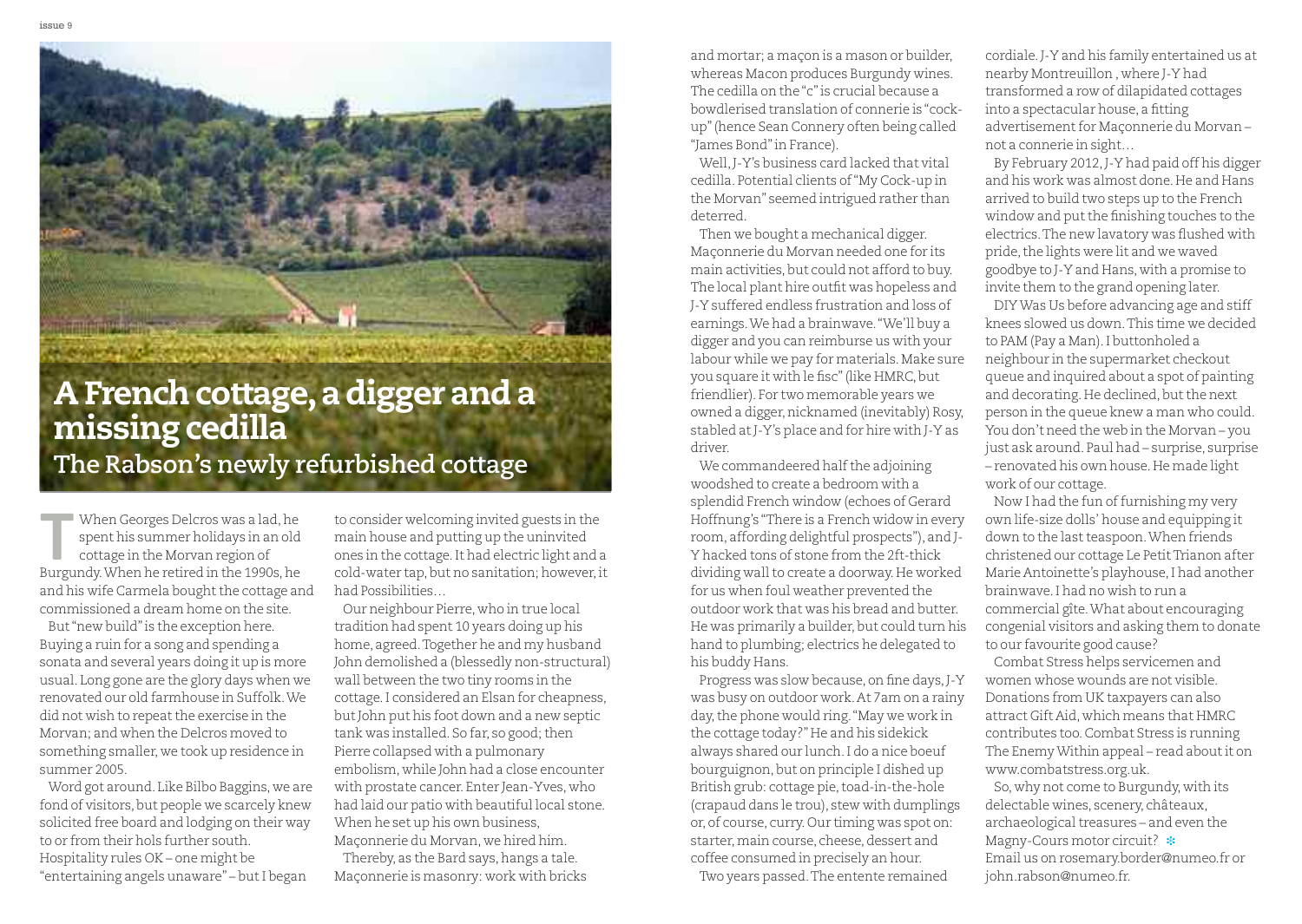









# THE GRACE SPITFIRE & CAROLYN ITS REMARKABLE PILOT

ne morning several years ago,Ron raised his head to the skies."That's a Merlin engine,"he pronounced.Being a Battle of Britain boy as well as the son of an RAF officer he knows about these things. **O** premorning several years ago, Ron Carolyn is an Australian, brought up on a predominantly ground<br>
raised his head to the skies. "That's a property 120 miles south of Sydney, who attack. It flew with 485<br>
Merlin engine,

That was when Carolyn Grace first flew her ML407 Spitfire over the village - doubtless,its unmistakable sound bringing back memories for older residents.

Since then"Carolyn's up again,"has become part and parcel that adds to the pleasure ofliving in Eyke,but how much do most of us know about the Spitfire or Carolyn?

The Grace Spitfire is an aeroplane with a great history and a very competent pilotin Carolyn Grace.Carolyn is the only current female Spitfire pilot in the world. She has been flying it since 1990 and has amassed a great deal of hours and experience.

Carolyn is an Australian, brought up on a property 120 miles south of Sydney, who later married Englishman Nick Grace. She achieved her private pilot's licence in 1978 in the Channel Islands, with the majority of her flying being done in her Stampe bi-plane.

The Grace Spitfire ML407 has a remarkable history.Built at Castle Bromwich as a single seat low level Mark 1X fighter, it served in the front line of battle throughout the last twelve months ofWW2.It was delivered into active service in April 1944 by the famous lady ATA pilotJackie Moggridge to 485 New Zealand Squadron at ALG Selsey into the hands of Flying Officer Johnnie Houlton DFC who was accredited with shooting down the first enemy aircraft(a Junkers 88) over the Normandy beachhead just south of Omaha Beach on 6th June 1944'D day.ML407 did a total of 176 operational sorties,

attack.It flew with 485 New Zealand Squadron, 349 Belgian, 345 Free French and 332 Norwegian Squadrons, returning to 485 New Zealand Squadron at the end of the war.That's some going!! In 1951 Vickers Armstrong in Southampton was commissioned by the Irish Air

Corps to convert twenty Spitfires to the trainer configuration – ML407 was one of them, serving with the Irish Army Air Corps until 1960.It subsequently went until mothballs until Nick Grace came along.

Nick Grace was an exceptionally talented individual who achieved more in his short life than most.He, along with his father and brother built their own sailing boat, similar

to a Laser, which they sailed it attheir favourite family holidays spent at Brancaster Staith.Nick went on to be a BSA works rider, following his time in the Parachute Regiment(where he was Champion Recruit) which included deploymentin the Suez Crisis.Nick became associated with the

development of the Ginetta G4 car with the Walklett Brothers.

He moved to Australia where he designed, built and successfully raced his own Brolga race car following which he started building luxury yachts before coming back to the UK and starting his own yacht building company in Guernsey,building 40 foot yachts to the Van de Stadt designs.In 1979 he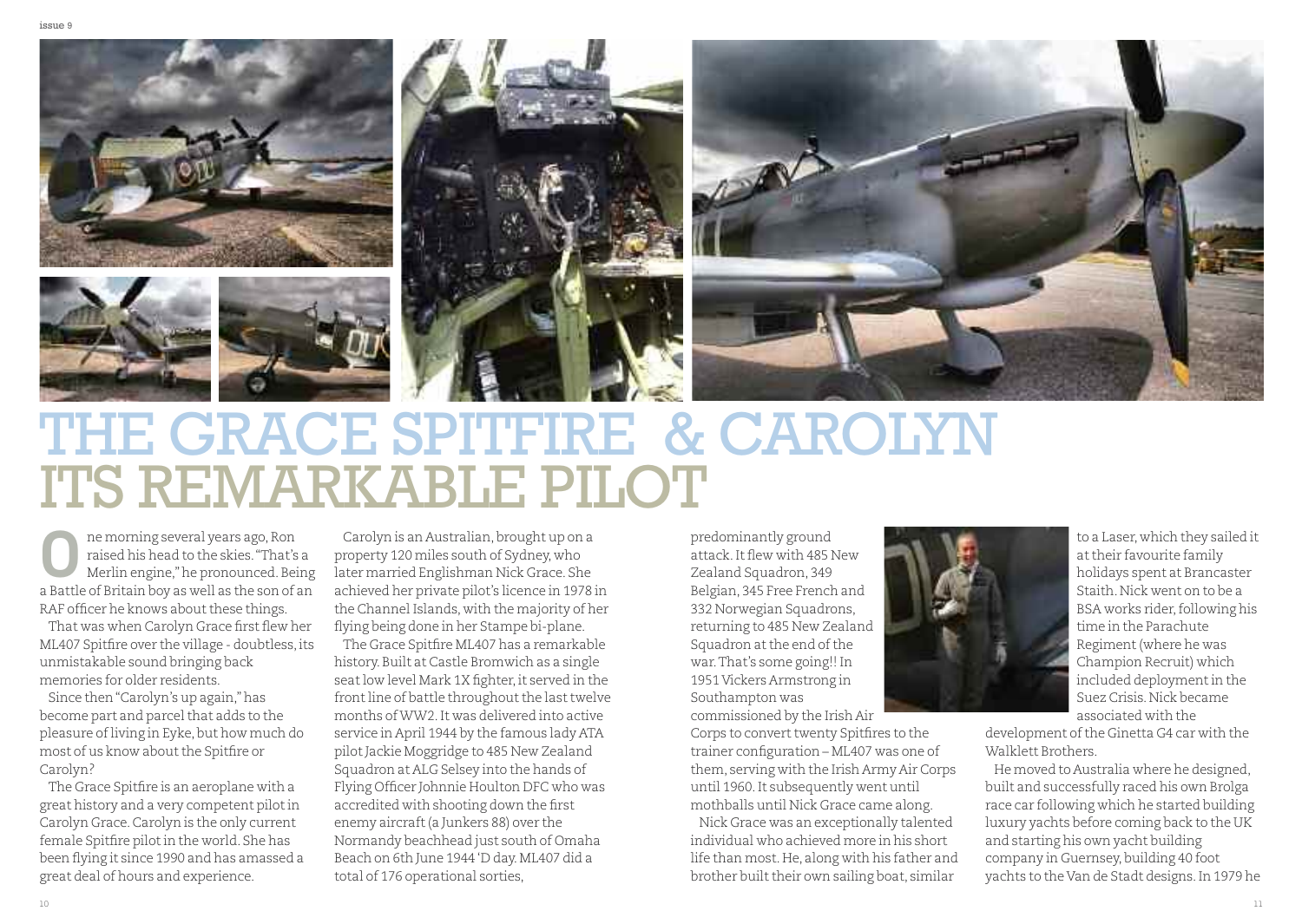sold this most successful company with which by then he had also built a 9 metre racing yacht that won the Dutch National Championships.In late 1979 he found two Spitfires for sale at Strathallan Museum in Scotland and set about his meticulous 5 year rebuild of the Grace Spitfire.

The Spitfire took to the air again in April 1985 in Nick's most capable hands, his wife Carolyn in the rear cockpit.Nick flew at many air displays as well as for films -

In 1990 Carolyne decided to learn the fly their Spitfire and to keep it operational with a Grace in the cockpit

including'Perfect Lady' and'Piece of Cake.' Tragically,he was killed in a car accidentin 1988; he had been displaying the Spitfire for three years.In 1990 Carolyn decided to learn to fly their Spitfire and to keep it operational with a Grace in the cockpit in memory of Nick and in recognition of his outstanding achievement, also for their two children Olivia and Richard, then aged five and four. She learned under the skilful tuition of Peter Kynsey who trained her to achieve her aerobatic and formation display skills. Carolyn now has 850 hours on the Grace Spitfire.

For over 21 years Carolyn has been displaying to Proms Concerts, choreographing the display to suit the music being played - oftenWilliamWalton's Sptifire Prelude and Fugue, Holsts's Jupiter, Elgar's

## Here's the stats, fact fans!

Nimrod and other such emotive combinations - above many stately homes. She has performed numerous seafront displays, requiring additional disciplines to land based displays. She performs solo aerobatic displays showing the Spitfire in all its angles for photographers in the crowd as well as formation displays, often with other Spitfires as well as Hurricanes.This takes a great deal of dedicated concentration and training. She will fly at corporate promotions, for family special occasions and even performs an'In Memoriam' display at funerals.The Grace Spitfire featured in the Channel 4 series called'Spitfire Ace' and more recently it has been on theTop Gear programme, featured in Top Gear Magazine, James May's Toy Stories and with Sir David Jason in the ITV Battle of Britain

Documentary.

The Grace Spitfire is now based at Bentwaters, Suffolk and is maintained by a team of engineers in their maintenance facility there.The Grace Spitfire is a family business – Olivia Grace designed the Grace Spitfire Website www.ML407.co.uk while Richard Grace has his own display team - the Trig Aerobatic Team. Richard also now displays the Grace Spitfire and is an engineer in the family business. Carolyn, Olivia and Richard wish to keep the Grace Spitfire operational for generations to come. So next time someone says "Carolyn's up again" we will all know just a little bit more about that outstanding plane and its exceptional pilot. \*

**EYKE PRIMARY SCHOOL**

### **My days at Eyke School**

What a school! I have great fun here!

I love the theme weeks we have every term and the one that really sticks is definitely SCIENCE WEEK with exploding coke bottles The lunches are delicious and really fun when we have visitors eating lunch

with us. Our lessons are so much fun too.Overall Eyke School is BRILLIANT! By BoogieThompson Year 6

Clearly,Boogie

Thompson will always have happy memories of Eyke village school. Severalfamilies living in the village have seen three or more generations of pupils go to Eyke School and a few have shared their memories with us.

Frank Pooley was a pupil at Eyke School during the 1920's. At the time he lived in Croft Cottage, Bromeswell and walked to school every day with two of his brothers, Ray and Sam.They walked about one mile along the track from Bromeswell Church, coming out opposite Swann's Nursery before turning to walk to Eyke.As they got older they cycled.There were around 72 children in the school in Frank's day all of whom learned only to read and write.There was no playground atthe school so they played games like football and cricket on the recreation ground – in fact Frank was captain of the football team. The girls played netball atthe rec. Frank and Lennie Green had the job of pumping water daily from the 70 foot well for both the headmaster and the school.



The boys were taught wood carving by Reverend Darling, carving the pew ends for Eyke church and becoming highly skilled.

It was little differentin the 1930's when Judy Larrett started school at five years old. She remembers that all the small children were in the'little room' with the older children in the'big room.' Because there were two separate classes held in the'big room' it became confusing as you could hear two teachers talking atthe same time.During the war years the school was very crowded with around 90 children because the village was full of evacuees.There were no school dinners in those days so children that lived too far away to go home took sandwiches.All the children had milk at mid morning which was put around the huge stove during the winter.Judy remembers the teachers as being'nice but strict' and you definitely got into trouble if you misbehaved. All the pupils left school at 14, many of the boys going to

- MK IX Spitfire =Total built: 5,665. Wingspan: 36ft 10inches. • Length: 31ft 4inches.
- •Weight empty: 5.800lbs.Weightloaded: 7.296lbs.
- Engine: Roll-Royce Merlin 61, 63, 65A, or 66.
- Max power: 1,475hp-1,650hp.
- Max speed: 408mph at 25,000ft.
- Service ceiling: 43,000ft. climb to 20,000ft = 5 minutes 42 seconds. • Rate of climb at 20,000ft: 3,950 ft per minute.
- •Typical armament:four .303 browning Mk II machine guns and two 20-mm Hispano cannon.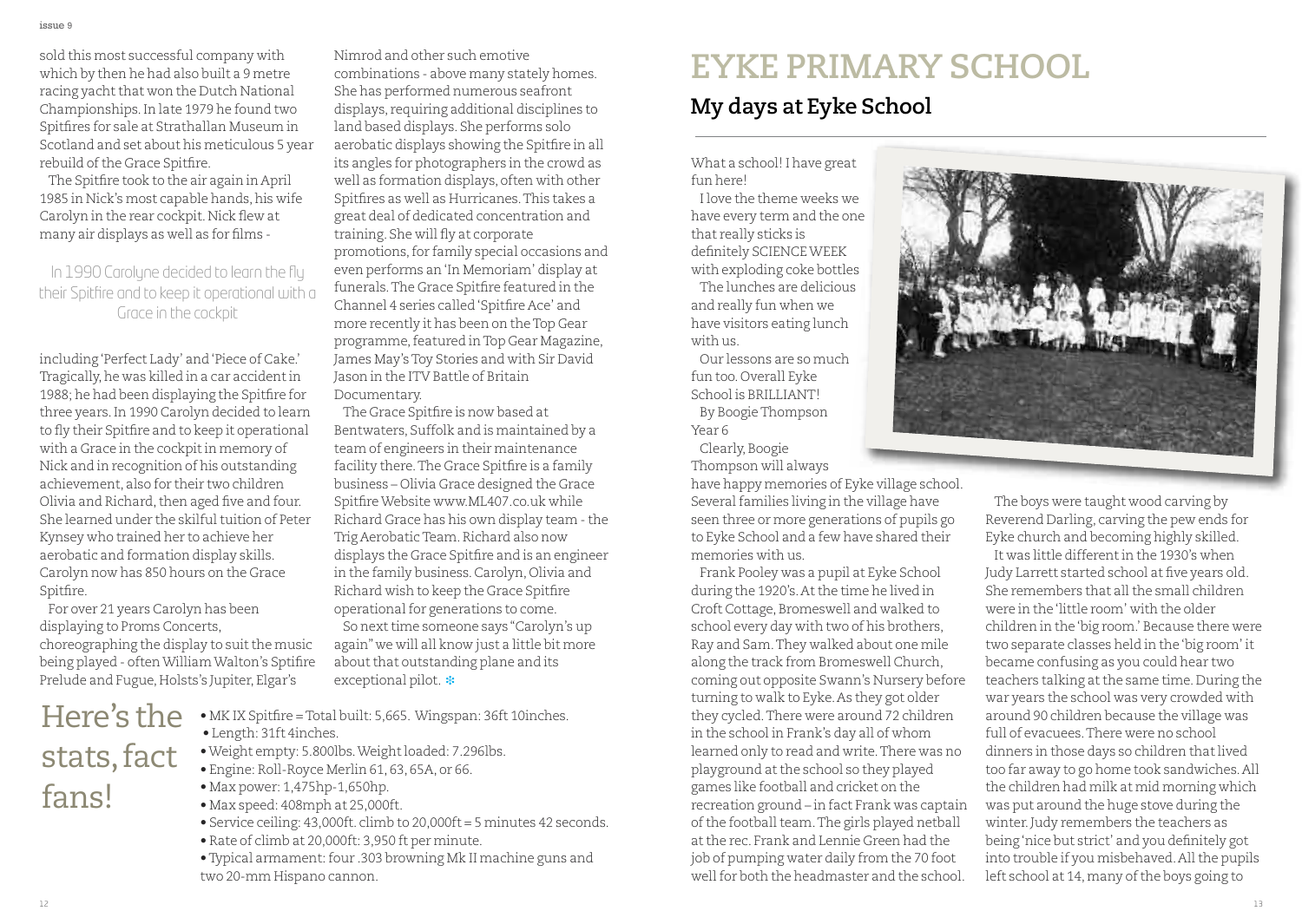issue 9

work on the land in local farms, or in forestry, hedging or ditching. Everyone had a day off on Empire Day when the flag was raised and there would be prayers and hymns.

In the 1940s things had moved on a little and pupils left Eyke School at 13, continuing their education inWoodbridge or elsewhere. School dinners were available, which were cooked at Rendlesham and brought to Eyke village hall, which was an old wooden hut from the war.David Fisk remembers the meals as 'not being very good but you would eat anything as food was on ration.The worst thing was the semolina which was like eating sand with custard!'

David recalls that Mr. Snellthe Headmaster was very strict and would take a 10 minute walk around the school gardens before lunch.'After about 5 minutes he would look in through the big bay window and heaven help you if you were not at your desk and working,' David reminisced.He remembers that'Mr. Snell's wife must have owned a fridge because on hot days she made ice

#### cubes and handed

them out to the children. Despite having no flavour they were a great treat.

The school had gardens which the pupils worked in.David believes this was a good practice that should still happen as today children are no longer taught the practical skills of life. He remembers stealing gooseberries with a friend from the school garden.Both boys were caught and caned for stealing - sadly, the gooseberries were not ripe, tasting sour and awful so it wasn't even worth the pain, though David never stole anything again. 'It taught me a lesson, I think the cane should be brought back as there is little discipline in schools today,' David says. His class went on a school outing to London, visiting all the famous places but David's abiding memory is of having an ice cream – it was the ice cream he wrote about after the trip!

By the 1950s and 1960s children left Eyke School at 11, some travelling by bus or bicycle to Butley School to continue their

Mr Snell the Headmaster was very strict and would take a ten minute walk around the school gardens before lunch

education. Eyke School still had the'little room' and the'big room' and the Headmistress was Mrs. Finnemore who kept corgis.In those days Miss Lyon, who lived in Mill House, used to teach needlework to the girls.

But things change. Today Eyke Primary School hosts 149 pupils, mostly from outlying villages such as Rendlesham, Snape, Butley, Tunstall and Campsea Ashe. Children no longer have long walks to school instead they are bussed in from their home areas.The'little room' and the'big room' are long gone instead the school boasts 6 classes with a classroom and teacher for each one. There are classroom assistants to help pupils, especially those with special needs. They still have school gardens and year 2 particularly participates in sowing seeds to grow vegetables such as beans, carrots and

lettuces which are used in the school kitchen.This year fruit bushes which were bought by the PTA were planted and are flourishing.

They also have school outings and this year Year 5 andYear 6 went on a residential educational visit allowing 3 days in London to see such sights as the Tower of London, Olympic Stadium and the Science Museum. They also enjoy residential visits to North Norfolk where they can learn about wildlife. Other classes have day visits to such places as Foxborough Farm.In May years 3 to 6 enjoyed a Greek day with visitors and events to highlight the Greek theme. There is a covered,heated school swimming pool which every class enjoys once a week from April to October.

There are many different clubs such as Drumming Club, Sports Club and Cookery Club for the children to participate in.And as for school dinners - well, I think Boogie has said it all.

The children I met at Eyke Primary School were happy and confident, the school bustling, colourful and fun with a great atmosphere. Long may it last. \*



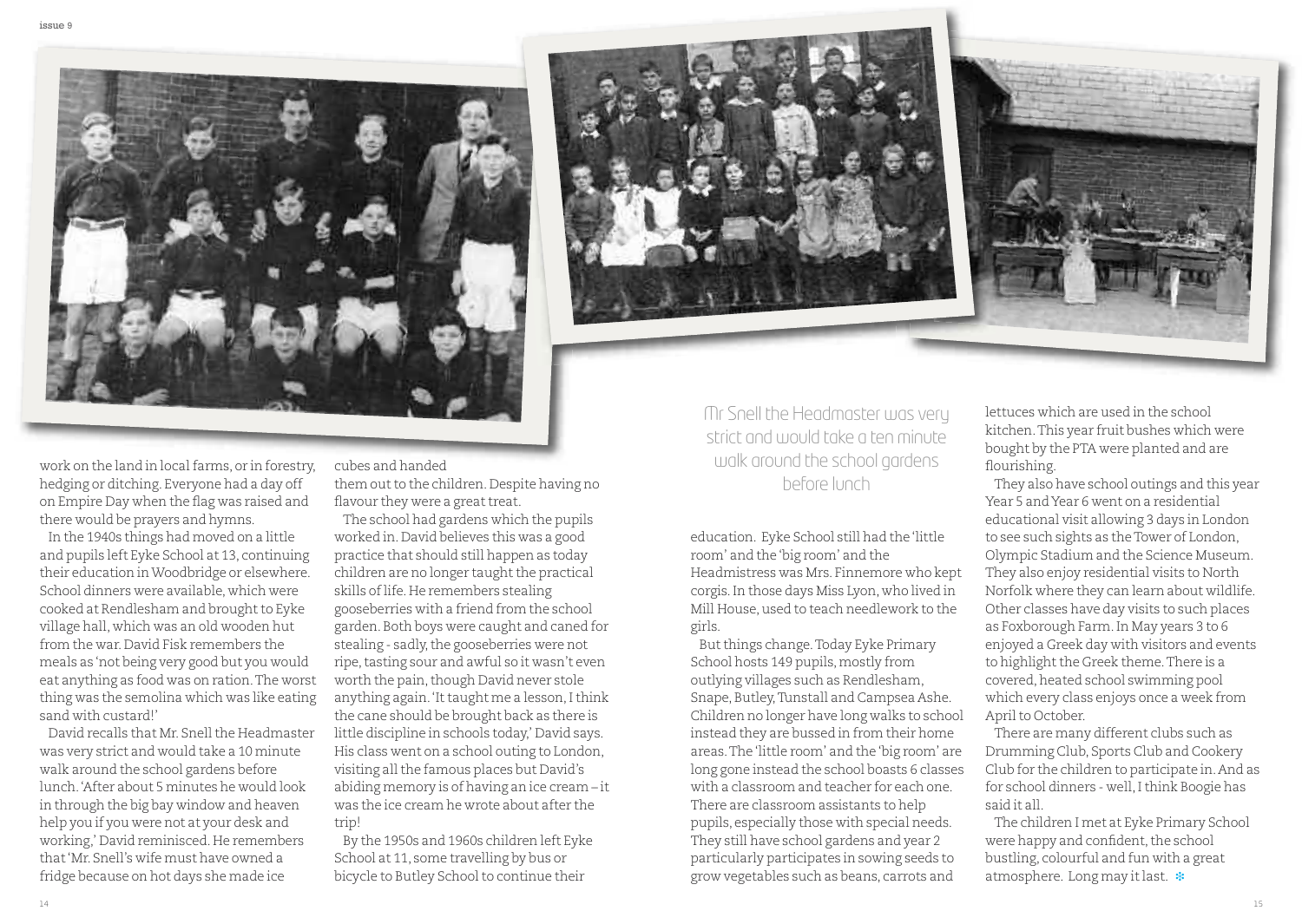

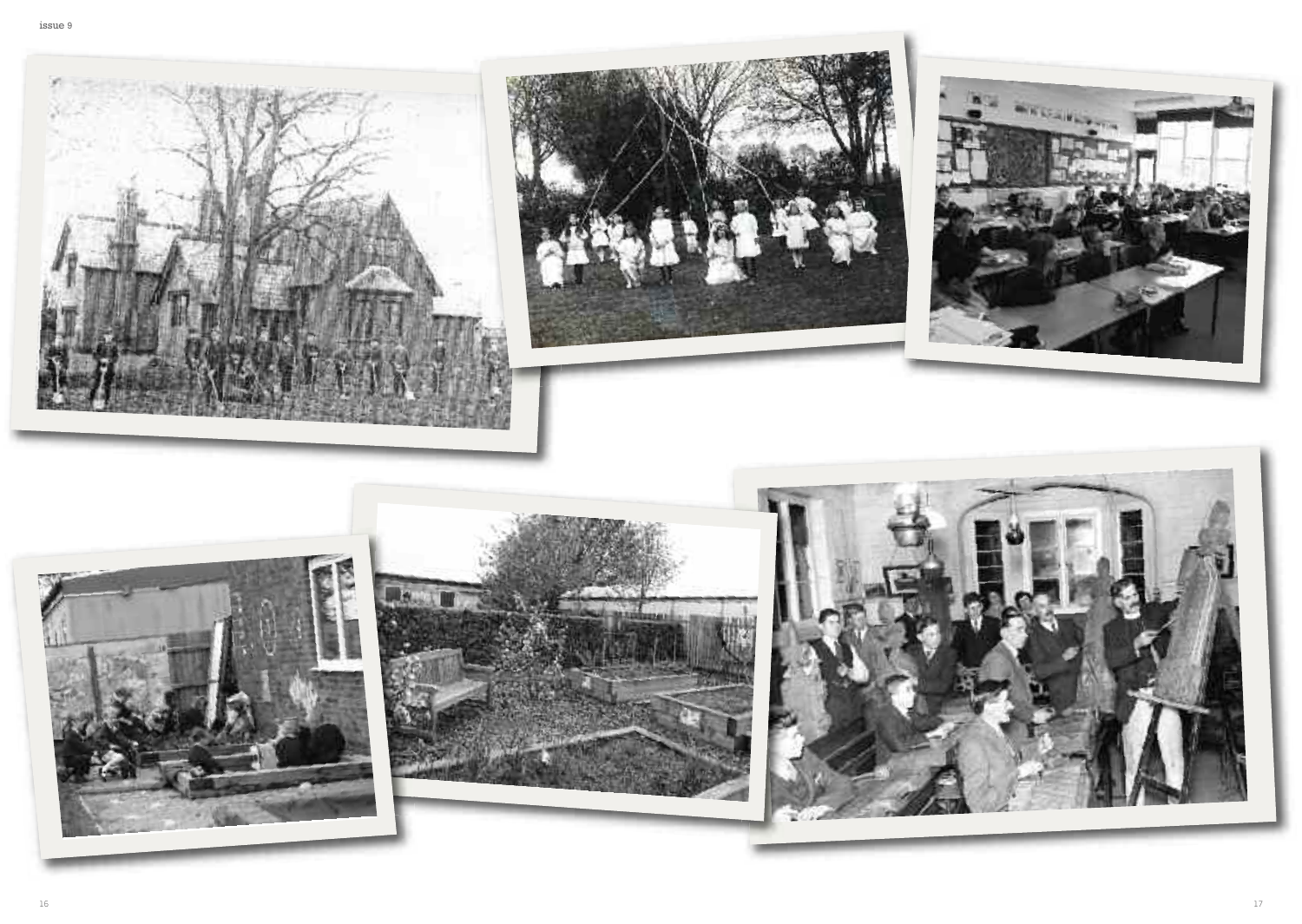

Cottage, situated on the edge of the village. With new fencing and gates Helen and Chris have doggie proofed their own patch of woodland, as well as creating a luxury canine bungalow for four with under floor heated bedrooms so that Happi Days customers can go for their holidays.With nearly three acres ofland being fenced the canine customers will have plenty of room to have safe

# **HAPPIDAYSARE HERE**

Being a dog can be really good news these days.No more waiting for your owner to get home from work, probably stressed. probably busy, with no time for 'walkies'.

In today's world you can go to the dog creche, play all day and sit on the sofa watchingTV in the evenings, completely chilled.

Happi Days is based at Bentwaters Parks and has been operational for four years.But now things are changing because Happi Days is extending its services. Most of us will have seen the work going on at Elm

offlead walks in the woods.The doggie bungalows are really spacious and luxurious – notlike kennels at all – with a run atthe back leading straight from their accommodation.And allthatis besides the

woodland playground! The Happi Days centre at

Bentwaters has 10,000 square feet of playground areas and another 10,000 square feet of large, open plan, indoor cosy areas to cater for all dogs'





www.bellissimabeauty.co.uk



JUST TILES

Mosaic Specialist **Mosaic Specialist Ceramic • Slate • Terracotta • Marble •**

Visit your Local Specialist

Smithfield, Melton, Woodbridge, Suffolk IP12 how much you can save! 1NH Tel: Woodbridge 01394 382 067